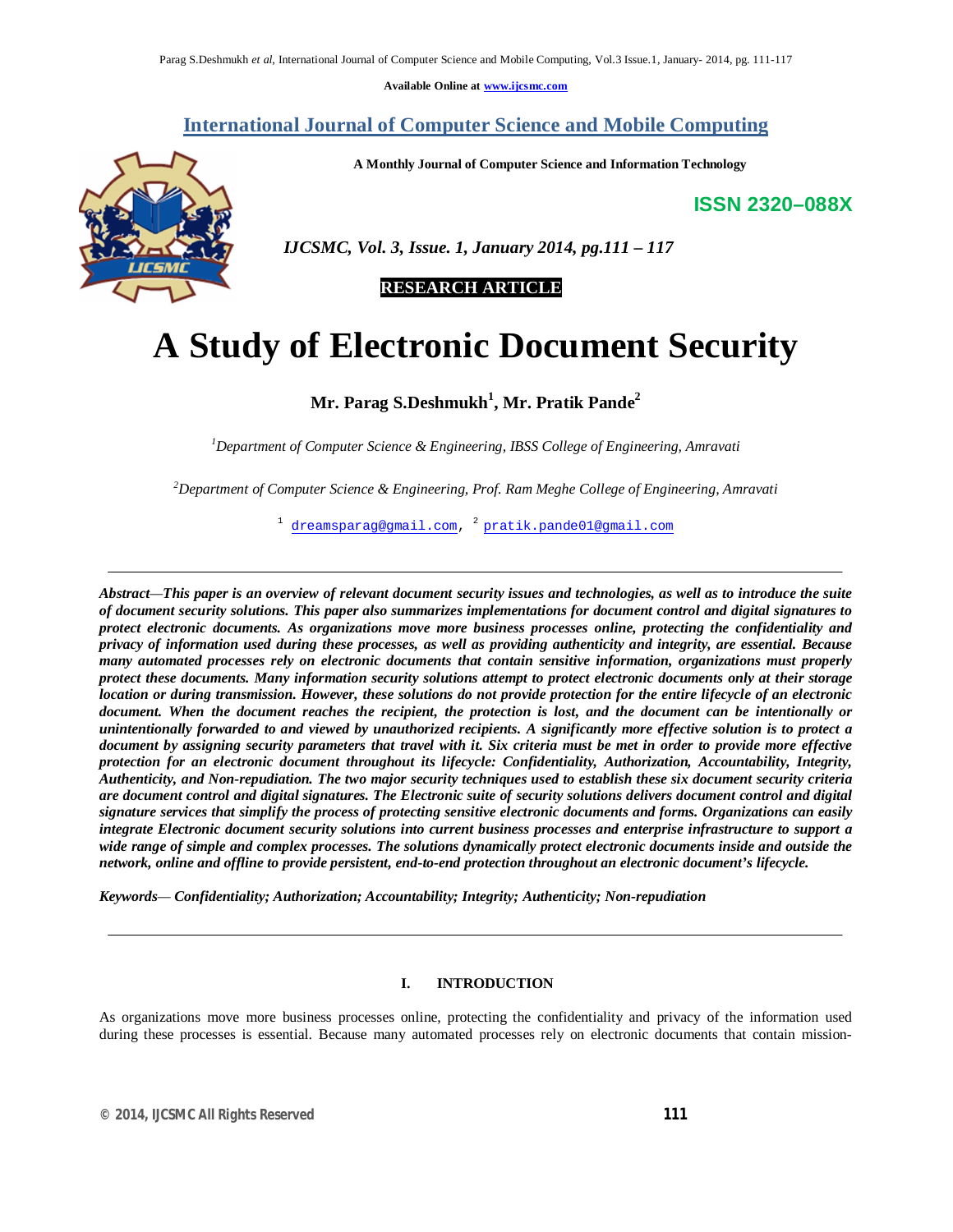critical, personal, and sensitive information, organizations must make significant investments to properly protect these documents [4]. There are three main reasons that organizations need to address the security of electronically shared documents:

## A. *Regulatory requirements*

Many companies are directly or indirectly affected by government mandates and regulations for providing consumer privacy. These include:

- Health Insurance Portability and Accountability Act (HIPAA)—Protection for health-related data.
- Gramm-Leach-Bliley Act—Financial privacy.
- European Union Directive on Privacy and Electronic Communications.
- Privacy Acts of Japan and Australia.
- California SB 1368—Privacy notification.
- California AB 1950—Protection of customer data [3].

#### B. *Return on investment (ROI)*

Organizations can achieve significant ROI by migrating to electronic business processes. Automated workflows allow prospects, customers, partners, and suppliers to participate, enabling organizations to reap significant cost savings while improving customer satisfaction and loyalty. However, many workflows cannot be automated until adequate protections are put in place on the electronically shared information. For instance, how can you be sure that the bank statement you received is truly from your bank (authenticity), that it has not been altered in transit (integrity), and that it has not been viewed by someone other than the intended recipient (confidentiality)?

#### C. *Information security*

Thefts of proprietary information are increasing, which can jeopardize revenue, competitive advantage, and customer relationships; generate negative publicity; and result in significant penalties and fines for failure to comply with privacy laws. Many information security solutions attempt to protect electronic documents only at their storage location or during transmission. For example, organizations rely on document management systems and virtual private networks (VPNs) to protect documents. With this approach document security remains a problem because these solutions secure only the communication line or storage site; they do not provide protection for the actual content of an electronic document throughout its lifecycle. When the document reaches the recipient, the protection is lost, and the document can be intentionally or unintentionally forwarded to and viewed by unauthorized recipients. Consequently, many organizations are forced to engage in an inconsistent combination of online and paper processes in which sensitive documents must still be printed and physically delivered to achieve adequate security. As a result, the potential benefits of online processing cannot be fully realized.

## **II. HOW TO PROVIDE PERSISTENT DOCUMENT SECURITY**

A significantly more effective solution for protecting an electronic document is to assign security parameters that are an integral part of the document itself. The following criteria define persistent document security [2]:

- Confidentiality—Who should have access to the document?
- Authorization—What permissions does the user have for working with the document?
- Accountability—What has the recipient done with the document?
- Integrity—How do you know if the document has been altered?
- Authenticity—How do you know where the document came from?
- Non-repudiation—Can the signatory deny signing the document?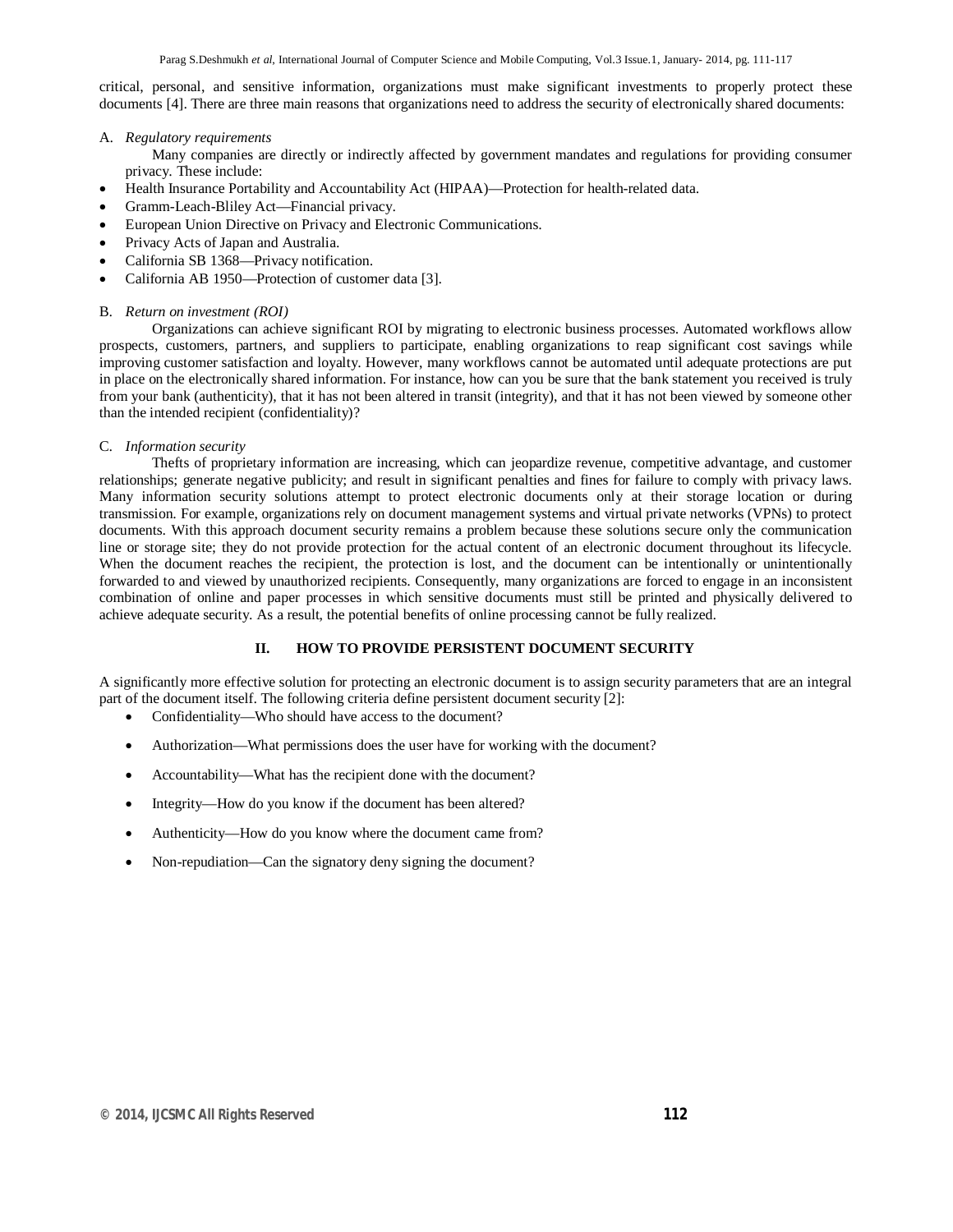

Fig 1: Six key criteria for providing persistent document security

The following sections survey the major technologies used to provide document control and digital signatures and identify the technologies Electronic has implemented for its document security solutions



Fig 2: Document control options

## **III. DOCUMENT CONTROL**

## *A. Confidentiality—encryption*

Encryption is the process of transforming information *(plaintext)* into an incomprehensible form *(ciphertext)*. Encryption is an effective technique for managing document access. Decryption is the reverse process that transforms ciphertext back to the original plaintext. Cryptography refers to the two processes of encryption and decryption and its implementation is referred to as a *cryptosystem*. Popular encryption systems use the concept of keys. An encryption key is data that combines with an encryption algorithm to create ciphertext from plaintext and recover plaintext from ciphertext. Today, security experts widely agree on "Kerckhoff's" principle as the basis of an effective cryptosystem. Kerckhoff's principle states that the key is the only portion of a cryptosystem that must remain secret for the entire system to be secure. If the strength of the cryptosystem relies on the fact that an attacker does not know how the algorithm works, then it is just a matter of time before it can be reverse engineered and broken. Two main types of encryption keys include symmetric and asymmetric.

1) *Symmetric keys:* Symmetric key cryptography uses the same key for both encryption and decryption and is very fast and difficult to break with large keys. However, because both parties need the same key for effective communication to occur, key distribution becomes an issue. Today, common symmetric key encryption algorithms are AES, DES, 3DES, and RC4. Electronic products leverage AES (128- and 256-bit) and RC4 (128-bit), as they have evolved into very strong standards.

2) *Asymmetric keys:* Asymmetric key cryptography, also called *public key cryptography,* uses key pairs for encryption and decryption. For instance, if the first key encrypts the content, then the second key of the pair decrypts the content. Similarly, if the second key is used to encrypt the information, then the first key must be used to decrypt the content. Typically, one key in the pair is labeled as the public key and the other as the private key. An individual keeps the private key secret, while the public key is freely distributed to others who wish to communicate with the individual. When someone wishes to send the individual a confidential message, he or she can encrypt it with the freely available public key and send the ciphertext to the individual. Because the individual is the only one who has the private key, he or she is the only one who can decrypt the content.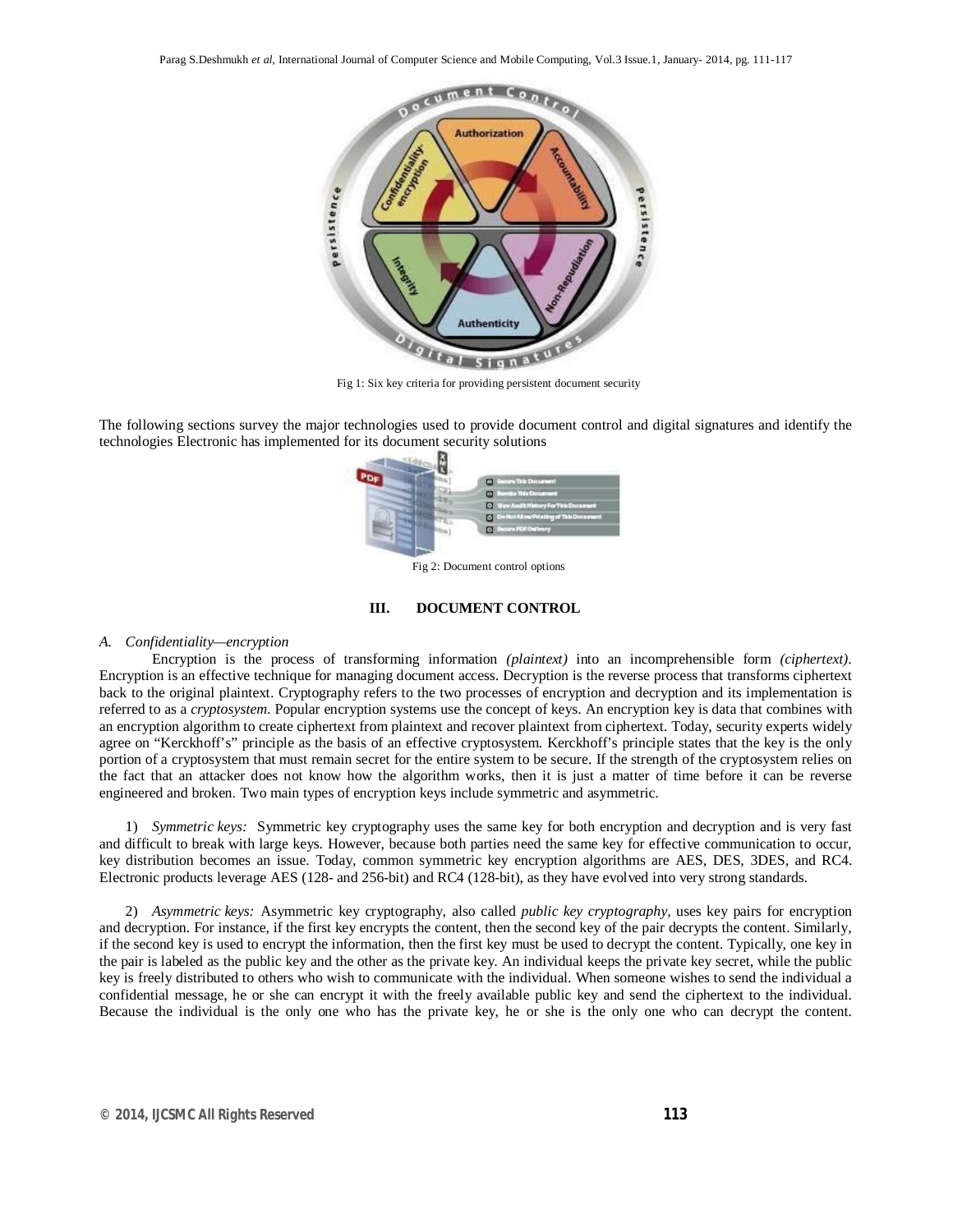Asymmetric keys help solve the key distribution problem, but the algorithms tend to be slower for equivalent strengths. Some common asymmetric algorithms are RSA, DSA, and El Gamal.

*3) Hybrid Encryption:* Security systems tend to use a hybrid solution to increase the security and speed of encrypting documents. One approach is to use asymmetric keys to protect the symmetric keys, and then use the symmetric keys for encrypting the information. This technique helps to solve both the key distribution challenge of symmetric key cryptography while solving the performance problem of asymmetric key cryptography. Electronic Acrobat software leverages hybrid approaches so single documents can be protected for multiple recipients, each possessing unique key pairs. The file size is not significantly increased during this method because the entire document does not need to be encrypted for each person. Instead, the document is encrypted with a single symmetric key and that symmetric key is encrypted for each recipient with their respective public key.

## B. *Authorization*

In addition to managing who can open a document, organizations gain additional protection through authorization. Authorization specifies what a user can do with a document and is achieved via permissions and dynamic document control

- Permissions govern a user's actions while working with a protected document. Permissions can specify whether or not a recipient who has access to the document is allowed to print or copy content, fill in fields, add comments or annotate the document, insert or remove pages, forward the document, access the document offline, digitally sign the document, and so forth.
- Dynamic document control maintains access rights and permissions assigned to an electronic document once it has been published and distributed. A document's author can make changes to a released document without having to manually redistribute it since the changes are automatically pushed to all existing versions of the document no matter where they reside. Using dynamic document control, organizations can manage and monitor electronic document use inside and outside the firewall, online and offline, and across multiple documents.

Dynamic document control includes the following capabilities:

- Document expiration and revocation—Post-publication document control can be maintained through the application of expiration dates and the ability to revoke access to a document. For example, an author can send a document that will expire in two weeks so that recipients will not be able to access it once the expiration date has passed. Or, access to a document can be automatically revoked if an authorized recipient leaves the project or changes departments.
- Offline access management—Organizations can manage how long an authorized recipient can access a document offline. Once the specified length of time has passed, the recipient can no longer view the document and must go back online to gain further access. Any access or permission changes that the author has made to the distributed document will be applied when the recipient goes back online.
- Persistent version control—Content and document management systems provide an effective mechanism for version control as long as a document stays within the confines of the system. Persistent version control expands on these capabilities by maintaining version control outside the system and offline. It allows document authors to make changes to a document's usage policies and prevent the obsolete version from being accessed while providing end users with the location of the updated version, no matter where the document resides.



Fig 3: Authorization is achieved via permissions and dynamic document control

# *C. Accountability*

Document auditing allows organizations to maintain accountability with regard to the use of protected documents, because they can know precisely:

- How a recipient has used a document
- How often each type of usage occurred
- When that usage occurred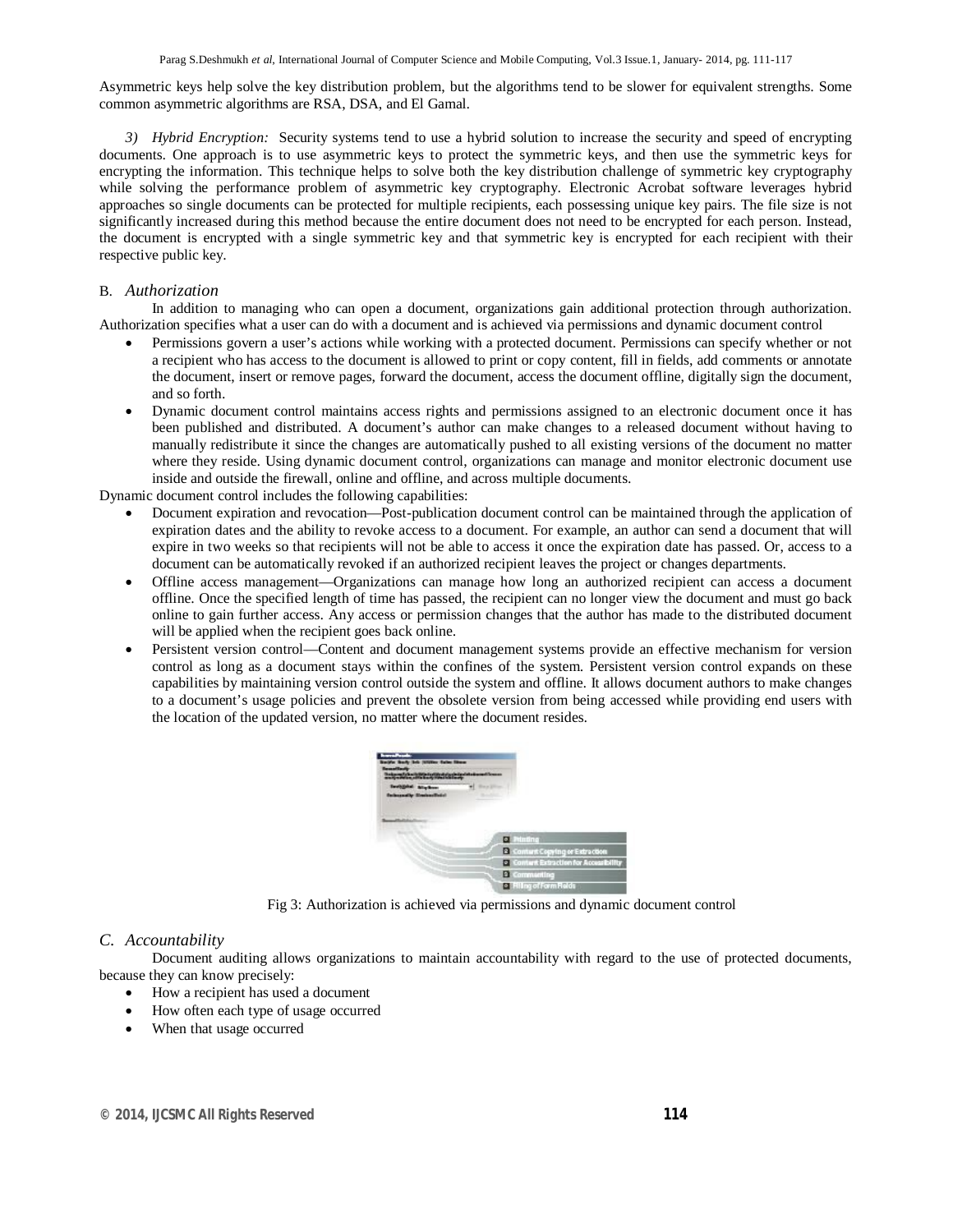Accountability is achieved when an author can track each recipient's use of a document for each permission assigned (such as allowing a user to fill in fields on a form, print, forward, save a copy, and so forth.) Auditing should include automatic notifications about the use of protected documents. For example, a customer service representative sends a customer a timecritical electronic statement that requires an action on the customer's part, such as a reply or digital signature. Once the customer receives the electronic document, the representative is automatically notified when the customer opens it. If the customer fails to open the document, the representative is notified after 24 hours. Alternatively, a customer relationship management (CRM) system can leverage failure notification to initiate an escalation or specific follow-up task by the customer service representative.

# **IV. DIGITAL SIGNATURES**

When enterprises distribute documents electronically, it is often important that recipients can verify:

- That the content has not been altered *(integrity)*
- That the document is coming from the actual person who sent it *(authenticity)*
- That an individual who has signed the document cannot deny the signature *(non-repudiation)*

Digital signatures address these security requirements by providing greater assurances of document integrity, authenticity, and non-repudiation [5].

#### *A. Integrity*

Digital signatures enable recipients to verify the integrity of an electronic document that is used in one-way or roundtrip workflows. For example, when a digital signature is applied to a quarterly financial statement, recipients have more assurance that the financial information has not been altered since it was sent. Methods for maintaining integrity include:

- Parity bits or cyclical redundancy checking (CRC) functions—CRC functions work well for unintentional modifications, such as wire interference, but they can be circumvented by a clever attacker.
- One-way hash—a one-way hash creates a fixed-length value, called the hash value or message digest for a message of any length. A hash is like a unique fingerprint. With a hash attached to the original message, a recipient can determine if the message was altered by recomputing the hash and comparing his or her answer to the attached hash. Common hashing algorithms are MD5, SHA-1, and SHA-256. Electronic has adopted the SHA-1 and SHA-256 algorithms because of their wide acceptance as a security standard.
- Message Authentication Codes (MAC)—A MAC prevents an attacker from obtaining the original message, modifying it, and attaching a new hash. In this case, a symmetric key is connected to the MAC and then hashed (HMAC). Without the key, an attacker cannot forge a new message. Electronic uses HMACs where appropriate.



Fig 4: Digital signatures verify the integrity of an electronic document

#### *B. Authenticity*

Digital signatures provide document authenticity by verifying a signer's digital identity. For example, a digitally signed quarterly financial statement allows recipients to verify the identity of the sender and assures them that the financial information has not been altered since it was sent. Digital signatures are created using asymmetric key cryptography. For document encryption, a document's author encrypts a document using a public key. Because the recipient is the only person with the private key, he or she is the only one who can decrypt the message. Digital signatures reverse the use of public and private keys for document authenticity. The author encrypts the hash of the message with a private key. Only the public key can correctly decrypt the hash and use it to see if it matches a new hash of the document. Because recipients of the document have the author's public key, they gain greater assurances that the individual who signed the document was the person who encrypted the original hash.

- The process that constitutes a digital signature is as follows:
- A hash is created of the original document.
- The digital signature is created, which encrypts the hash with a private key.
- The signature is included with the document.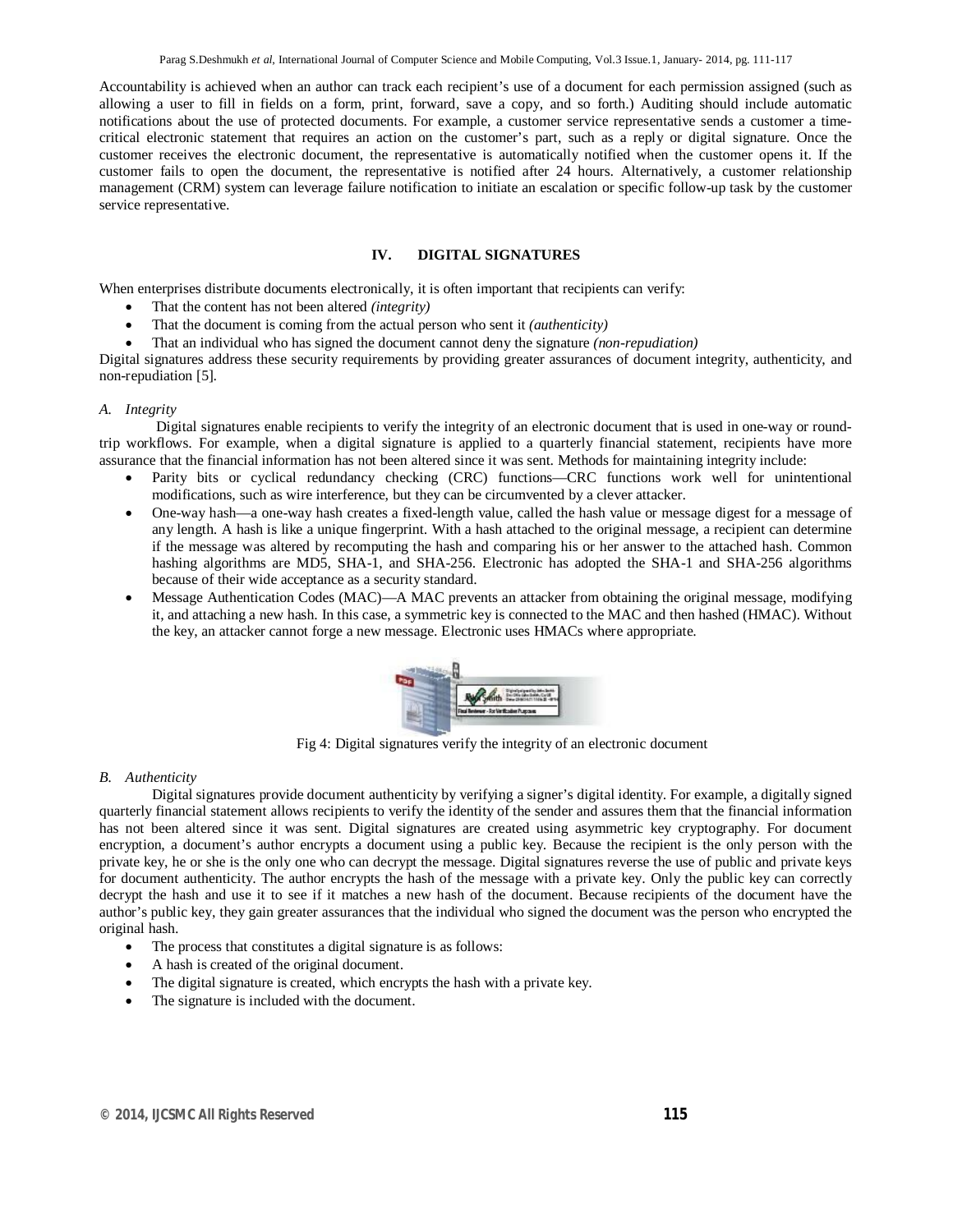Electronic Acrobat supports multiple digital signatures placed anywhere in the document for proper presentation. In fact, Electronic Acrobat tracks all previously "signed" versions within the document for easy verification of changes made during the document's lifecycle. Furthermore, Electronic offers a certified signature, which is the first signature on the document. With a certified signature, the author can specify what changes are allowed for integrity purposes. Electronic Acrobat will then detect and prevent those modifications.



Fig 5: Digital signatures verifying a signer's digital identity

#### *C. Non-repudiation*

Non-repudiation is a document security service that prevents the signor of the document from denying that they signed the document. Support for this service is often driven by authentication and time-stamping capabilities.

## *D. Public key infrastructure (PKI)*

Public key infrastructure (PKI) mainly provides a digital certificate that enables a document's recipient to know whether or not a specific public key really belongs to a specific individual. Digital certificates bind a person (or entity) to a public key. Certificate authorities (CA) issue these certificates and recipients must trust the CA who issued the certificate. X.509 is the widely accepted certificate standard that Electronic uses. If a certificate expires or a private key is compromised, the CA will revoke the certificate and record the revocation. As part of the process of authenticating a digital certificate, recipients can check the certificate's status. Certificate validity can be checked using the following standard methods:

- Certificate revocation list (CRL)
- Online Certificate Status Protocol (OCSP)

Electronic uses both CRL and OCSP. The following additional mechanisms can make up a PKI:

- Public-Key Cryptography Standards (PKCS)—a set of standard protocols for PKI used by multiple vendors. The standards include RSA encryption, password-based encryption, extended certificate syntax, and cryptographic message syntax for secure multipurpose Internet mail extensions (S/MIME).
- Registration authority—used to run background checks on individuals who wish to obtain a certificate.
- Certificate repository—repositories that house digital certificates.
- Key update, backup, recovery, and history—Mechanisms for key maintenance and archiving.
- Cross-certification—in the absence of a single global PKI, which is highly unlikely, this mechanism allows users from one PKI to validate certificates from users in another trusted PKI.
- Time stamping—a critical component of non-repudiation that offers a time stamp from a trusted third party.



Fig 6: Digital signatures address security requirements by providing greater assurances of document integrity, authenticity, and non-repudiation

# **V. CONCLUSION**

The use of sensitive and mission-critical information in electronic processes is essential for thousands of businesses and government agencies. Document security solutions leverage standards-based techniques for document control and digital signatures to provide effective solutions that enhance the privacy and confidentiality of electronic documents and forms. With a comprehensive set of desktop- and server-based solutions, offers convenient, easy to use document security capabilities that encourage users to keep information private and help organizations meet the strictest regulations for sharing information electronically. The above explained security solutions enable organizations to replace paper-based business processes with